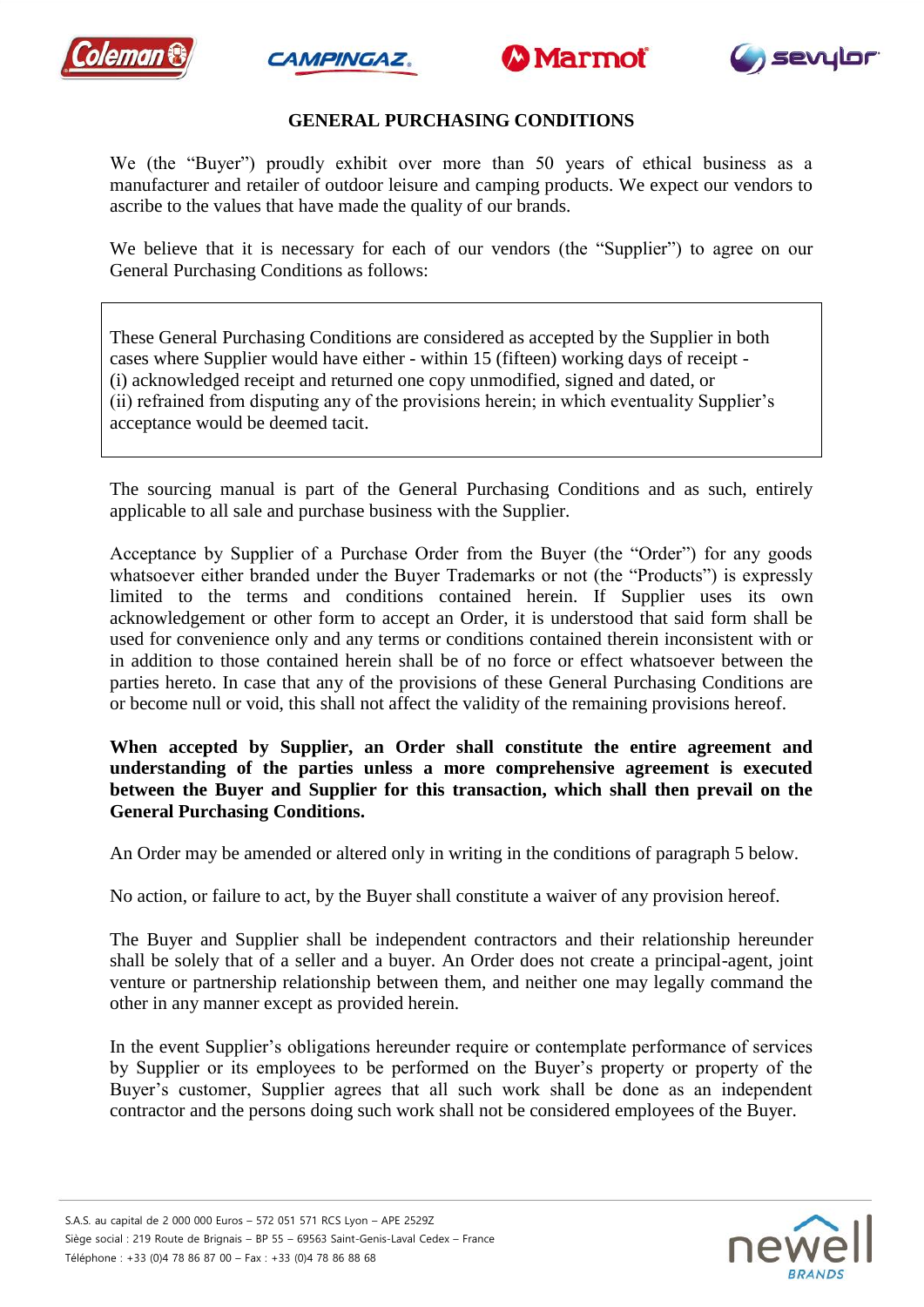







## **1 - Purchase Price and Terms of Payment**

The Purchase Price is the price mentioned on the Order or resulting from price calculation clauses contained in the Order. Subject to the following paragraph, the Purchase Price is definite, irrevocable and is understood to be (i) CIP (Carriage & Insurance Paid To) the Buyer's premises or any other address which may be stipulated by the Buyer on the Order for European purchases, and FOB (Free on Board) place of shipment for non- European purchases; Incoterms ICC-2010

The terms of payment are 60 (sixty) days from the date of invoice, by T/T (tele-transfer). These terms will remain in effect even if the Products are delivered, without prior approval of the Buyer, in advance of the delivery date indicated on the Order.

Supplier shall have no right to invoice prior to shipping the Products.

The Buyer shall have the right at all times to set off any amount owing from Supplier to the Buyer or any of its subsidiary or affiliate companies against any amount payable at any time by the Buyer in connection with an Order.

As per the provisions of article L132-8 of the French Commercial Code, the Buyer is exposed to the risk of double payment of the transport costs in the event of payment failure by the Supplier to its subcontractor. The Buyer will therefore - at any time and at its own discretion especially when it is proved that Supplier is facing financial difficulties - have the possibility to notify Supplier of its decision to deal directly with the transport.

In such case, the Buyer shall continue business with the Supplier' carriers under the same terms (and in particular the financial conditions) as those agreed earlier with the Supplier. The Supplier commits itself to send to the Buyer within a maximum of 48 hours from the request, the applicable conditions to allow the Buyer to take over the contract of carriage.

Should any carrier decline doing business with the Buyer - such refusal being reported by the Supplier in writing within 48 hours following the request made by the Buyer to deal with the transport - then the Buyer will be able to choose its own carrier, waiving all kind of obligation towards the initial carrier and specifically excluding any financial claim.

When the Buyer takes over the transport, the Purchase Price remains the same, minus all transport costs actually paid by the Buyer as well as any other additional contributions. In case the carrier refuses to grant the Buyer with the same conditions, the Buyer will deduct the price paid to the carrier from the Purchase Price.

## **2 - Delivery - Loading**

Unless otherwise agreed between the Parties, sales of Products are made either (i) CIP (Carriage & Insurance Paid To) the Buyer's premises or any other address which may be stipulated by the Buyer on the Order for European purchases, or (ii) FOB (Free on Board) place of shipment for non-European purchases; Incoterms ICC-2010.

All Products shall be packed and individually labeled by Supplier as instructed by the Buyer at no additional charge to the Buyer, and prepared for shipment by Supplier.

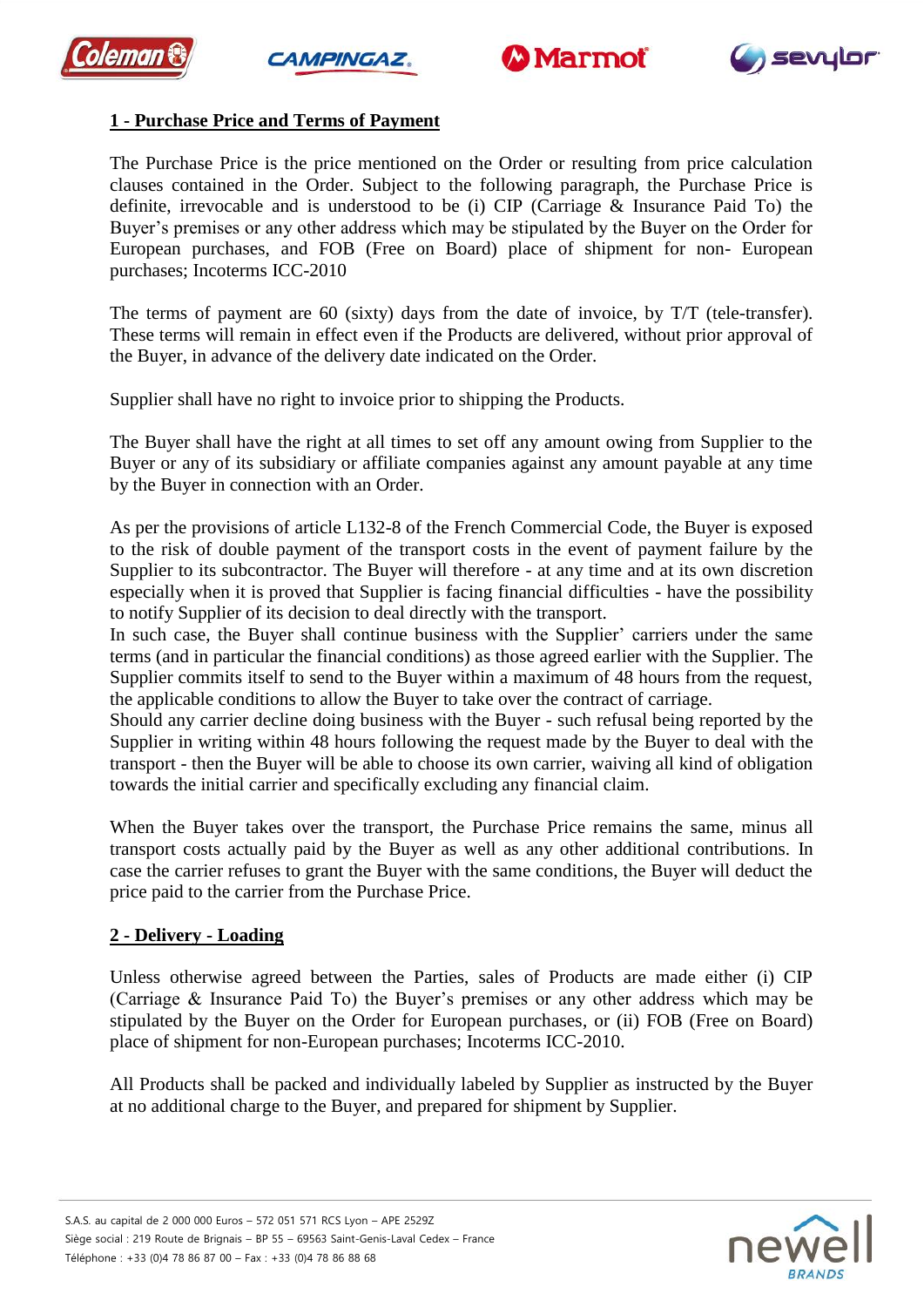







Each delivery shall be accompanied by:

- A delivery note giving the Order number. The Buyer reserves, and shall at all times have, the right to return Products not covered by a delivery note, at Supplier's expense.
- A copy of the invoice which must contain in particular the following information: shipping destination, date shipped, Order number or numbers, item and model numbers, description of the Products, quantity shipped, unit price and total price, payment term, number of cartons, weight. The invoice shall be sent in to the Buyer accounting department in 3 copies.

Supplier shall load the Products in the quantities and at the times specified by the Buyer in accordance with the routing instructions given by the Buyer (including - when applicable - the nominated forwarder and carrier, the vessel name and loading point). Unless agreed in writing by the Buyer, Supplier shall not purchase materials and/or components, or make material and/or components commitments, or production arrangements, in excess of the amount, or in advance of the time necessary to meet the Buyer's delivery schedule. The Buyer reserves, and shall at all times have, the right to return excess shipments or early deliveries, at Supplier's expense.

#### **3 – Inspection and rejection at destination**

3.1 Regardless of the form or content of any receipt given to the Supplier at the time of delivery, and despite any payment which may have been made thereunder, the Buyer may (i) inspect at its ultimate destination and (ii) reject any shipment or part thereof which in the discretion of the Buyer does not meet all of the packaging requirements, quality control requirements, or any other term and condition of the Products' specifications. If the Buyer rejects in whole or in part any nonconforming shipment of Products, the Buyer shall provide Supplier written notice of such rejection no later than forty-five (45) days after receipt of such shipment at its ultimate destination.

In the event of rejection, Supplier shall be responsible for the quick removal of the rejected property within a reasonable time after receiving notification of rejection and shall bear all risks and loss after such notification. At Supplier's option and expense, such shipments may be returned to Supplier or destroyed by the Buyer.

3.2 The Buyer shall not be deemed to have accepted any shipment of Products and the Buyer shall be entitled to (i) a refund of the Purchase Price (including the cost of transporting the Product to the point of the Buyer's final inspection) or (ii) prepaid replacement Products at the Buyer's choice for any shipment of Products rejected.

Supplier shall use commercial best efforts to replace the entire shipment of nonconforming Products, at no additional cost to the Buyer.

Acceptance shall be conclusive except as regards latent defects, fraud, or such gross mistakes as amount to fraud.

## **4 - Delay Penalty**

Time is of essence as to Supplier's performance hereunder.

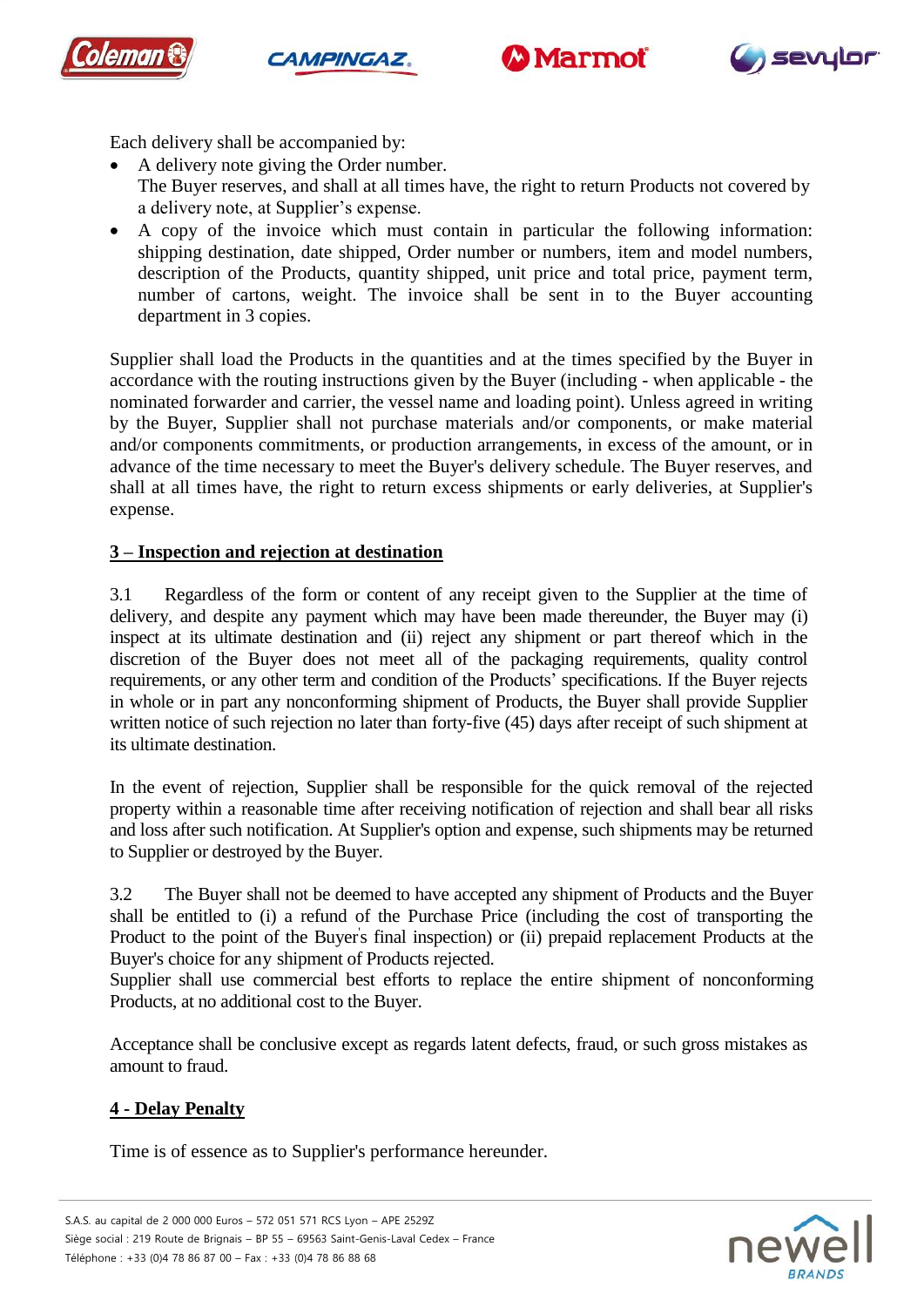







Delivery deadline given on an Order is a "firm deadline" and must be rigorously respected. Any deviation from the "firm deadline" must be notified in writing by the Supplier upon receipt of an Order and agreed by the Buyer. The Buyer may otherwise, at its exclusive option, either:

- claim from the Supplier, as liquidated damages, two percent (2%) of the total amount of the Order, per week of delay, on the understanding that the liquidated damages shall, in no event, exceed six percent (6%) of the total amount of said Order, or,
- cancel without liability, in whole or in part, the Order relating to such delayed delivery, and/or,
- charge Supplier with any additional costs and expenses related to the purchase of said Products from any other vendor at the Buyer's choice.

Penalty payments may be offset by the Buyer against payments it is due to make.

These remedies are available to the Buyer provided however that Supplier shall not be liable for any special or consequential damages for late delivery owing only to reasons beyond its reasonable control and not resulting from its own negligence (Force Majeure).

The Supplier shall promptly notify the Buyer of any delays, or any impending or threatened delays.

## **5 - Modification of the Order**

5.1 The Buyer shall have the right, until 30 (thirty) days before the delivery date, to change the quantities ordered. Modification of the quantities shall not give right to an increase in the Purchase Price.

5.2 The Buyer shall also have the right at any time - with written prior notice - to make changes in the drawings, artworks, designs, specifications, materials, packaging, time and place of delivery and method of transportation of the Products. Any such change must be in writing, signed by an authorized representative of the Buyer. If any such changes cause an increase or decrease in the Purchase Price, or in the time required for the performance, an equitable adjustment shall be made and this Order shall be modified in writing accordingly.

Supplier agrees to accept any such changes subject to this paragraph. This right to an adjustment shall be deemed waived unless claimed within fifteen (15) days after the change is ordered. The written notice shall be delivered by hand, or sent by facsimile (with confirmation) or by registered or certified mail, return receipt requested, or by electronic message (email).

5.3 Should the Buyer request a modification accordingly with clause 5.2 above, the Supplier shall validate with the Buyer the quantities of cardboards to buy before launching the printing.

## **6 - Cancellation and termination of an Order**

In addition to all other rights and remedies available to it hereunder, the Buyer shall have the right to cancel and terminate an Order upon the happening of any one or more of the following events:

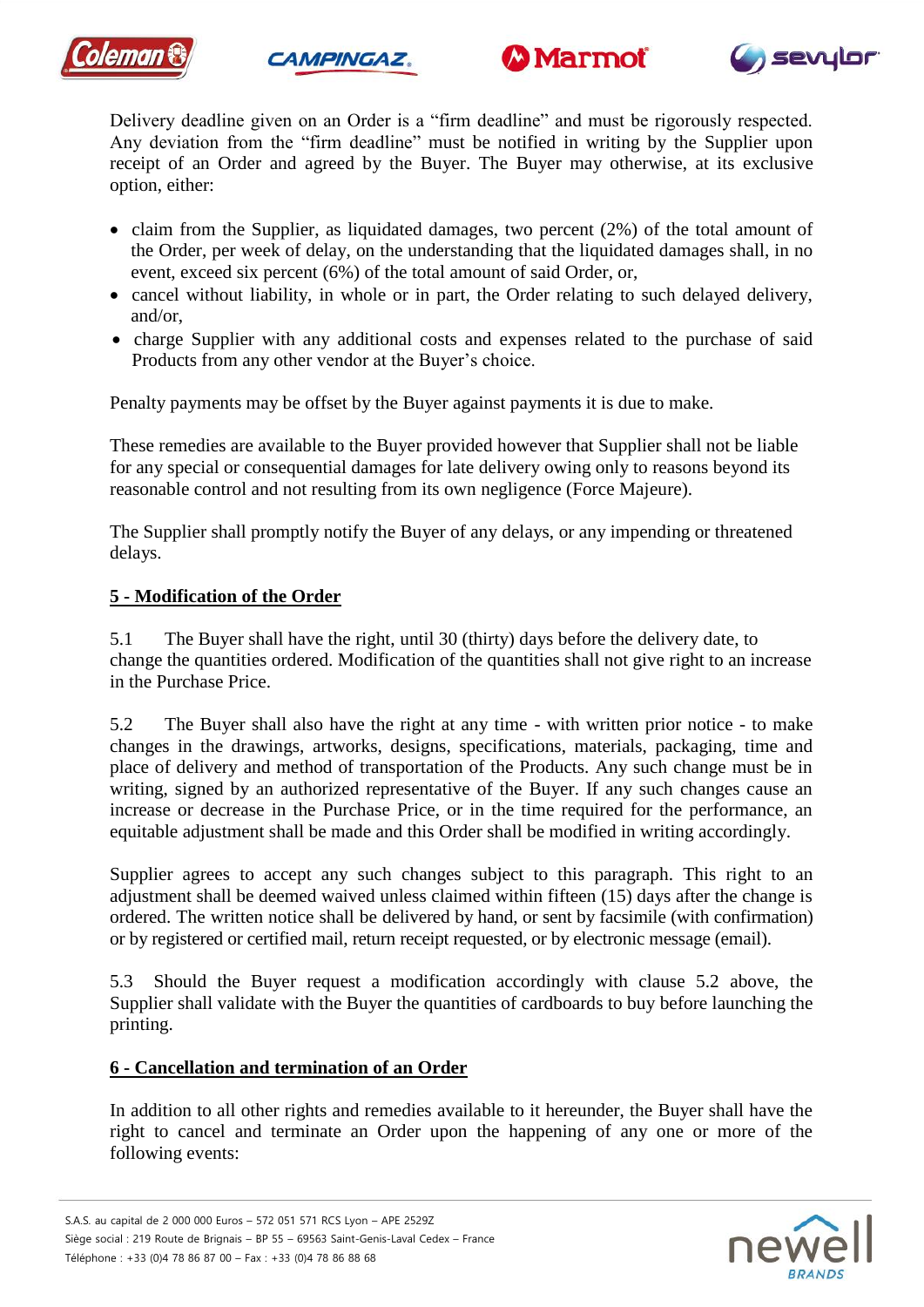







(a) If the Buyer shall cease to use the Products, it may at its option, upon seven days written notice to Supplier, cancel the Order, but if said Products are not stock goods but are special designs and/or components manufactured or obtained by Supplier to fill the Order for the Buyer, the Buyer shall on such cancellation of the Order, only take delivery of such special designs and/or components of such Products which shall have then been made up and completed for the Buyer especially for the Order, at the time of such cancellation.

(b) The Buyer may immediately terminate an Order, or any part for cause, in the event of any default by the Supplier or if the Supplier fails to comply with any of the terms and conditions of the Order. Late deliveries, deliveries of Products which are defective or which do not conform to the Order, for instance, shall be causes allowing the Buyer to terminate the Order for cause. In the event of termination for cause, the Buyer shall not be liable to Supplier for any amount and Supplier shall be liable to the Buyer for any and all damage sustained by reason of the default which gave rise to the termination, including reasonable attorneys' fees and the costs of investigation. If it is determined that the Buyer improperly terminated the Order or a part hereof for cause, such termination shall be deemed a termination for convenience and would give right to a reasonable termination charge to be paid by the Buyer to Supplier, consisting of a percentage of the Order Purchase Price reflecting the percentage of the work performed prior to the notice of termination.

(c) If at any time the Buyer shall reasonably determine that Supplier is, or is about to become, insolvent or bankrupt, then the Buyer may immediately cancel the Order.

## **7 - Insurance**

Supplier has, or will obtain, and shall maintain, at its own expense Comprehensive General Liability insurance including Contractual Liability and Products Liability covering Supplier's premises, properties and Products, written on a "claims made basis" with appropriate minimum policy limits. Such insurance must be written by an insurer acceptable to the Buyer.

At the Buyer's request, Supplier will submit satisfactory evidence of such coverage to the Buyer evidencing that the Buyer is an additional insured. The failure to deliver the certificate of insurance or the Buyer's failure to ask for said certificate of insurance shall not be construed as a waiver of Supplier's obligation to provide the required insurance.

All such policies and the certificate of insurance shall provide that the coverage may not be terminated or changed unless upon at least 30 days prior written notice to the Buyer.

#### **8 - Audit**

Supplier shall provide and maintain a quality control system to assure conformity with the Products' specifications indicated by the Buyer. The Buyer reserves the right to audit the Supplier, including surveillance, inspection, monitoring, and/or verification of the production and quality process. Without limiting the generality of the foregoing, Supplier agrees to allow the Buyer's representatives or its authorized agents at all times during regular business hours to enter Supplier's site (and/or Supplier's subcontractors sites) to inspect the premises, the Products and the means for manufacturing same, including all documentation related to such Products. Supplier may request copies of the Buyer's quality procedures, which include the degree of inspection, and the criteria for acceptance or rejection.

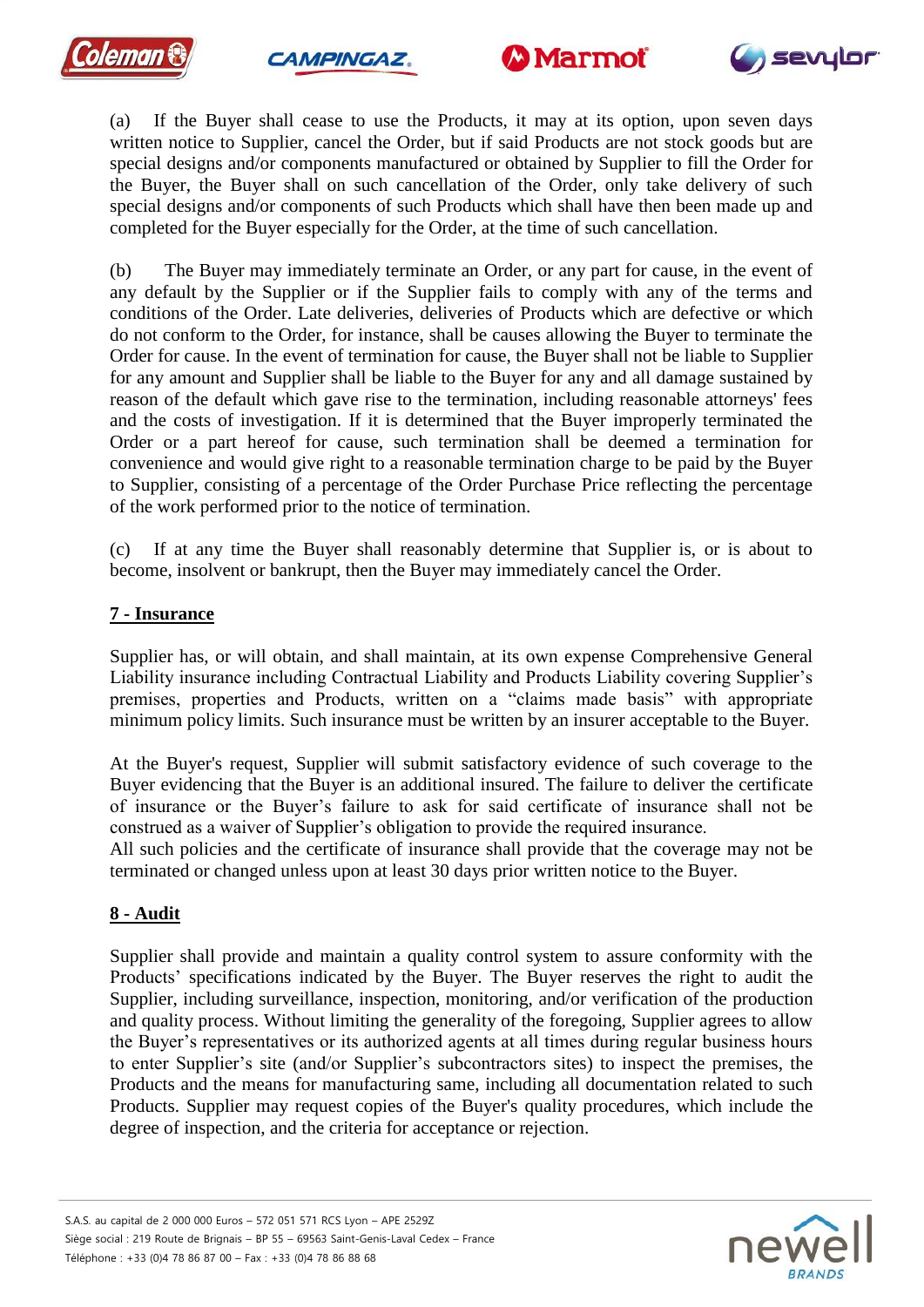







It remains the Supplier's responsibility to take adequate measures to assure conformity with the Products specifications as well as all applicable laws.

In the event the Buyer discovers, in relation to the quality standards, any shortcoming with respect to either Supplier's (or subcontractor) plant or its manufacturing procedures or quality system, then the Buyer may terminate the pending Orders immediately without any further formality, nor liability whatsoever.

# **9 – Warranties**

(a) Supplier hereby expressly acknowledges that it knows the purpose for which the Products are purchased by the Buyer under any Order, and their intended use.

In consideration with the above statement, Supplier represents and warrants to the Buyer (in addition to all other warranties in law) that:

- Supplier has obtained and will maintain all the necessary licenses and/or approvals for the manufacture, sale and export of the Products;
- Supplier has no intention or policy to (i) cease production of the Products, (ii) change the manufacturing and production process of the Products (iii) move the location of its production premises or (iv) either assign or subcontract the complete or substantially complete manufacture or assembly of the Products without the Buyer's prior written approval;
- The Products, their packaging and labelling shall be free from defects in workmanship and material and shall comply with all legal and/or regulatory requirements including full compliance with REACH regulation as set forth in Exhibit 1;
- The Products, their packaging and labelling shall be free from defects in design if Supplier's design is employed, or where the Buyer's design is used, in conformance with drawings, specification, samples or other descriptions;
- The Products shall conform to all of the manufacturer's printed claims and shall be merchantable and fit for their intended use;
- Supplier shall commit itself to respecting the quality standards commonly accepted in the industry, including the ISO standards if applicable. Unless otherwise expressly agreed with the Buyer, Supplier shall be responsible for all safety testing, certification and approvals applicable to the manufacture, distribution or sale of the Products to the Buyer;
- Supplier is the rightful and true exclusive owner of Products and transfers to the Buyer good and marketable title to all Products delivered hereunder. Supplier further warrants that the Products shall be free and clear of all liens and other adverse claim against title or possession;
- Supplier will comply with applicable labour law, in particular child labour laws. In no event will Supplier employ oppressive child labour or engage in oppressive industrial home work in connection with the manufacture of Products. In the event that the Buyer gives permission to subcontract, Supplier warrants that it will not hire any subcontractor that does not comply with the foregoing provisions. The Buyer reserves the right to reject or return any Product not in compliance with the foregoing and to charge Supplier for any and all costs, expenses and/or losses in connection with such rejection or return.
- In the framework of its business relationship with its carriers, Supplier ensures that transport services are fully paid within the agreed terms.

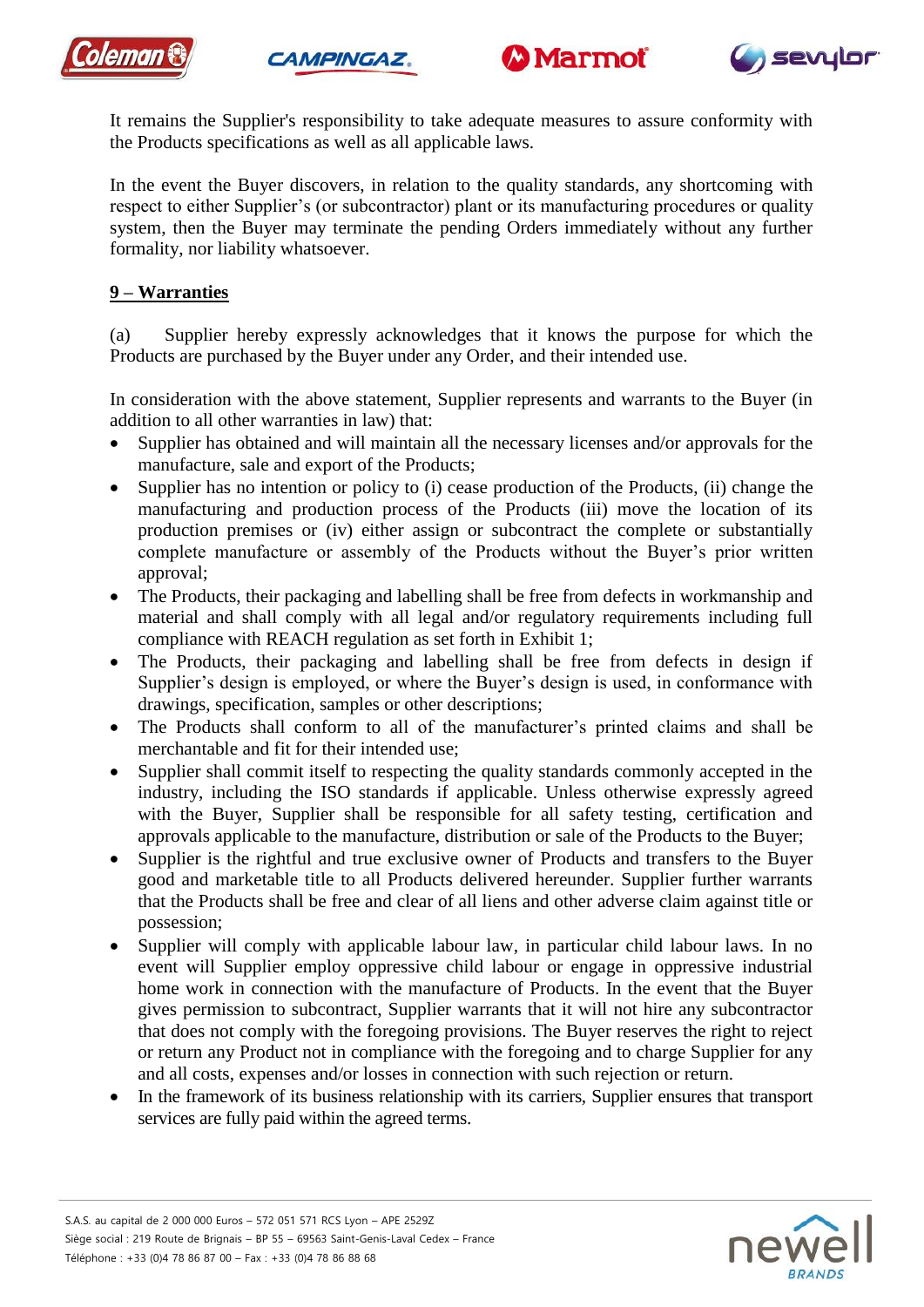







The Buyer - and/or its representatives - reserves the right to investigate any potential violation of law or this provision and, at its discretion, to suspend, discontinue or terminate its relationship with Supplier for its failure to comply with labour laws or this provision.

All warranties contained herein shall survive inspection and acceptance by the Buyer.

(b) Supplier further acknowledges that the Buyer's employees, whatever is their position, are not allowed to accept and receive any payment or gift of any kind in direct or indirect relation with the existence and/or execution of their agreement. Supplier certifies that its representatives did not and will not offer, solicit, accept or provide (or attempt to offer, solicit, accept, or provide) any gratuity (entertainment, gifts, money, or other thing of value) to the Buyer or any of the Buyer's representatives for the purposes of obtaining or rewarding favourable treatment in connection with any Order, or any other agreement with the Buyer. Supplier also agrees to indemnify the Buyer for any liabilities, costs, damages, or expenses the Buyer may incur (including attorneys' fees, costs of investigation and expenses) as a consequence of any such gratuity being offered, solicited, accepted or provided by Supplier or its representatives or any attempt to do so.

(c) Supplier shall, at its own cost and expense, defend and hold the Buyer harmless from and against any and all claims made against the Buyer based upon, relating to, or arising out of any claimed defect in the manufacturing and/or supply of Products or services ordered hereunder. Supplier's warranties (and any consumer warranties, service policies or similar undertakings of Supplier) shall also be enforceable by the Buyer's customers and any subsequent owner and operator of the Products.

Products contractual warranty shall be for a period of two years from the date of shipment or, in the event of latent defects, two years from the date the Buyer or its customers first became or should have become aware of same. It covers parts and labour. Products not meeting the warranty during said period shall be replaced by Supplier at no charge. Supplier shall bear the costs associated with removal or recall of the defective Products and the replacement of the Products, including all labour expenses.

Any inbound or outbound transportation costs and the risk of in-transit loss or damage in connection with all Products so returned to Supplier or shipped to the Buyer under this clause shall be borne by Supplier.

The foregoing warranty is expressly contingent upon proper use of the Products for the purpose for which they were intended and does not cover Products which have been modified without Supplier's approval or consent or which have been subjected to unusual physical stress. Furthermore, this warranty shall not apply if adjustment, repair or replacement is required due to accident, neglect, or causes occasioned by other than ordinary use.

After the delivery of each Order, Supplier shall, for a period of 2 (two) years, supply replacement assemblies and/or parts to the Buyer upon request and shall not discontinue the manufacture thereof without informing the Buyer. The price for such replacement assemblies or parts shall be negotiated in good faith by the Parties, but shall in any event generally conform to the Purchase Price applicable to the Order.

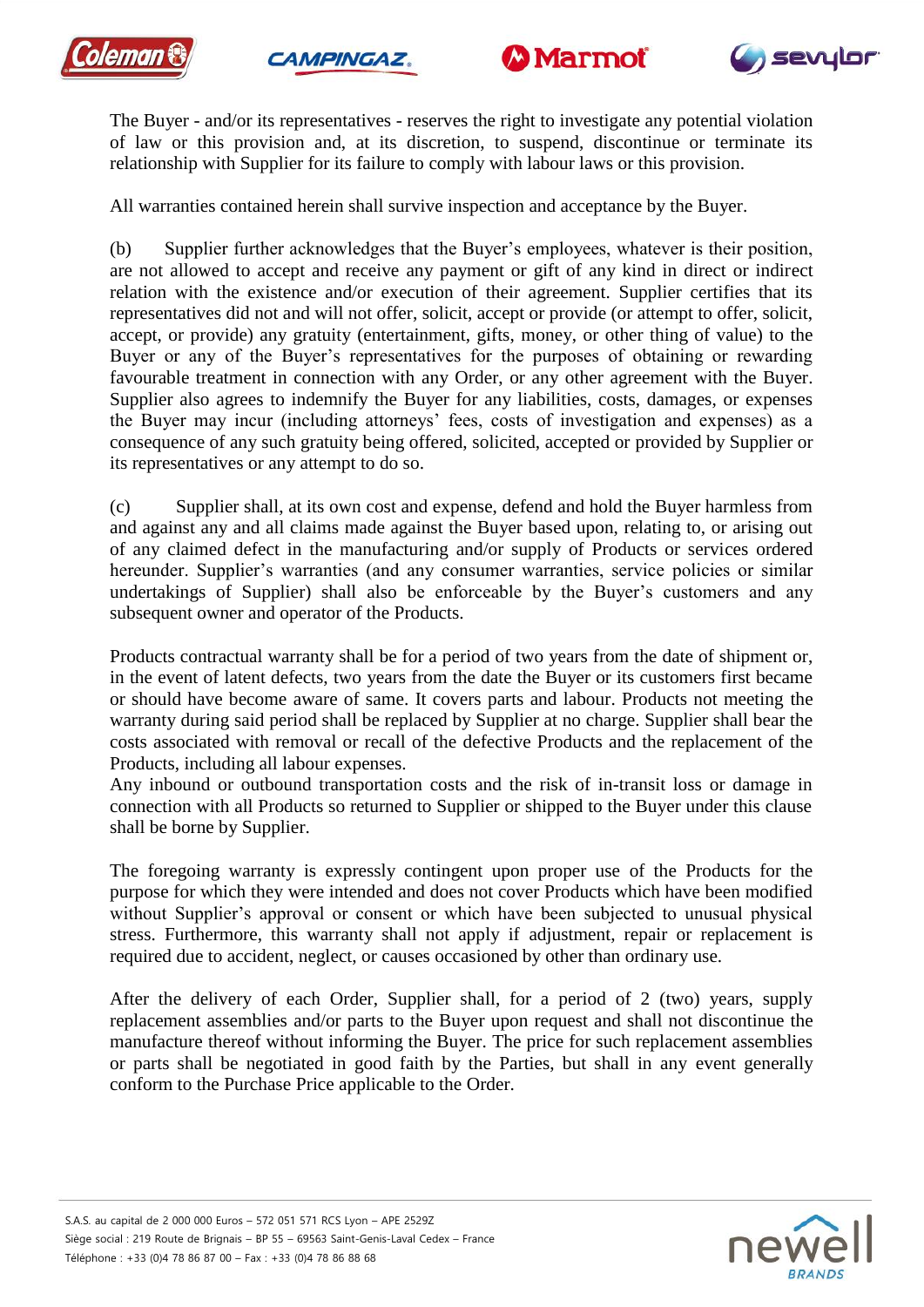







## **Compliance with Law**

Supplier warrants that it is in compliance with and shall comply with all applicable laws, regulations and ordinances. Supplier has and shall maintain in effect all the licenses, permissions, authorizations, consents and permits that it needs to carry out its obligations under the Purchase Order. Supplier shall comply with all export and import laws of all countries involved in the sale of Product under the Purchase Order. Supplier assumes all responsibility for shipments of Products requiring any government import clearance.

Buyer may terminate the Order if any government authority imposes antidumping duties, countervailing duties or any retaliatory duties on the Product.

Supplier agrees that it will not acquire for use in the performance of the Order any merchandise, equipment, supplies, or services originating from, processed in, or transported from or through, the countries and/or persons prohibited from commerce by the United States Government.

## **10 - Property Rights**

## 10.1 Information supplied by the Buyer

Any inventions, innovations, designs, plans, specifications, drawings or the like supplied by or on behalf of the Buyer shall remain property of the Buyer and Supplier shall have no rights, property or interest in same and at anytime upon demand by the Buyer shall return such items to the Buyer or make such other disposition as the Buyer shall direct. Supplier hereby irreversibly assigns any and all rights it may have or acquire in such items (including but not limited to rights to improvements or changes), at law or in equity, if any to the Buyer. Supplier will keep such items in confidence. Supplier shall not furnish to anyone else the Products, or parts thereof, using such items obtained from or on behalf of the Buyer without the Buyer's written permission.

Supplier agrees that any moulds, dies, tools, special fixtures, jigs, patterns, models or the like, or any photographic negatives or printing artwork or plates or the like, if purchased or supplied by or on behalf of the Buyer or paid for by the Buyer in connection with an Order shall be and remain property of the Buyer, and Supplier shall have no rights, property or interest in same but shall hold such items for the Buyer unless directed otherwise in writing by the Buyer; Supplier shall account for such items and be responsible for maintaining such items in proper working order subject only to normal wear and tear where applicable and fully covered by insurance at all times.

Supplier shall not use such items to furnish to anyone else similar or same Products or parts thereof without the Buyer's written permission. At anytime upon demand by the Buyer, Supplier shall return all or any part of the Buyer's moulds, dies, tools, special fixtures, jigs, patterns, models or the like, or any photographic negatives or printing artwork or plates or the like or make such other disposition as the Buyer shall direct.

## 10.2 Trademark authorized use

In addition to the above paragraph 10.1, Supplier acknowledges that the Buyer and/or its Affiliates are the owner of all rights in any and all trade names and trademarks, including the

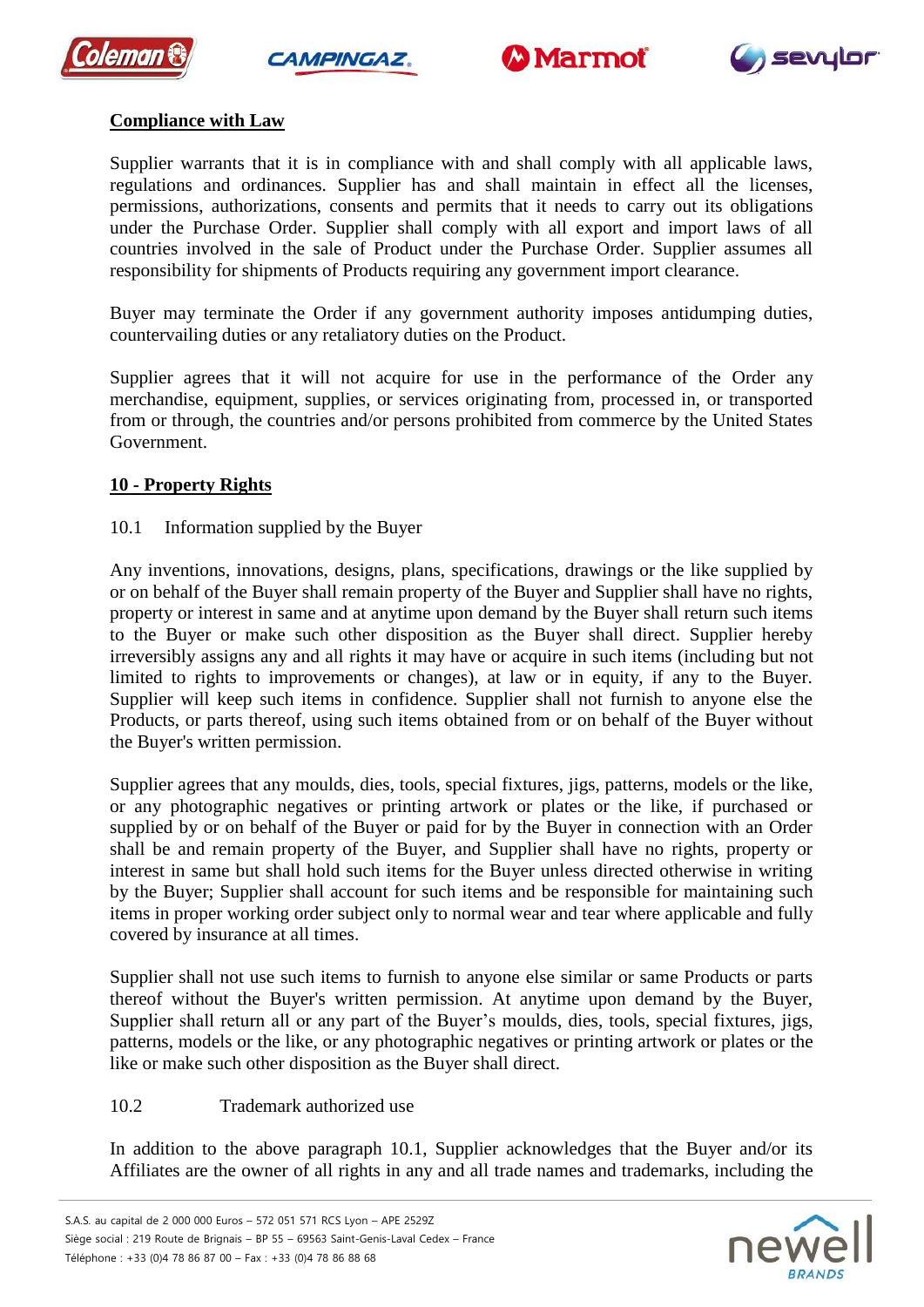







brand names or model names which may be applied to the Products or which the Buyer may notify Supplier on a case by case ("Trademarks") and that the Buyer and/or its Affiliates have the exclusive right to use the Trademarks or any confusingly similar trade names or trademarks.

Should the Buyer order Products branded under its own Trademarks, then the Buyer shall authorize Supplier to use the Trademarks for the purposes of said Order(s) only; such authorization being limited, non-exclusive, personal and non-transferable. Supplier will not use the Trademarks or any confusingly similar trade names or trademarks in any manner except as specified herein and will not use the Trademarks or any confusingly similar trade names or trademarks on or in connection with any goods other than the corresponding Products. Upon completion of said Order(s), Supplier will immediately cease any and all use of the Trademarks or any confusingly similar trade name or trademark, and thereafter will not manufacture or supply goods under the Trademarks or any confusingly similar trade names or trademarks.

#### **11 – Confidentiality-Data privacy protection**

11.1 Supplier shall consider all information furnished by the Buyer to be confidential and shall not disclose any such information to any other person, or use such information itself for any purpose other than performing the Order unless Supplier obtains written permission from the Buyer to do so. This confidential requirement shall also apply to the Products drawings and specifications, or other documents prepared by Supplier for the Buyer in connection with the Order.

11.2 Upon expiration or termination of the Order, Supplier shall make such disposition of all such information and items as may be directed by the Buyer. Unless otherwise agreed in writing, no commercial, financial or technical information disclosed in any manner or at any time by Supplier to the Buyer shall be deemed secret or confidential and Supplier shall have no rights against the Buyer with respect thereto except such rights as may exist under patent laws.

This general confidentiality obligation may come in addition to a specific commitment taken by the Supplier under a separate Non-Disclosure Agreement with respect to information disclosed by the Buyer.

11.3 In so far as a party processes any personal Data ("the Processor") on behalf of the other party, the Processor shall:

(i) process the Personal Data only on behalf of the other party for the purposes of performing its obligation under the Order, and only in accordance with instructions received from that party from time to time;

(ii) not otherwise modify, amend or alter the contents of the Personal Data or disclose or permit the disclosure of any of the Personal Data to any third party unless specifically authorized in writing by the other party;

(iii) at all times comply with the provision of the Data protection legislation, in so doing, implement appropriate technical and organisational measures to protect the Personal Data against unauthorised or unlawful processing and against accidental loss, destruction, damage, alteration or disclosure;

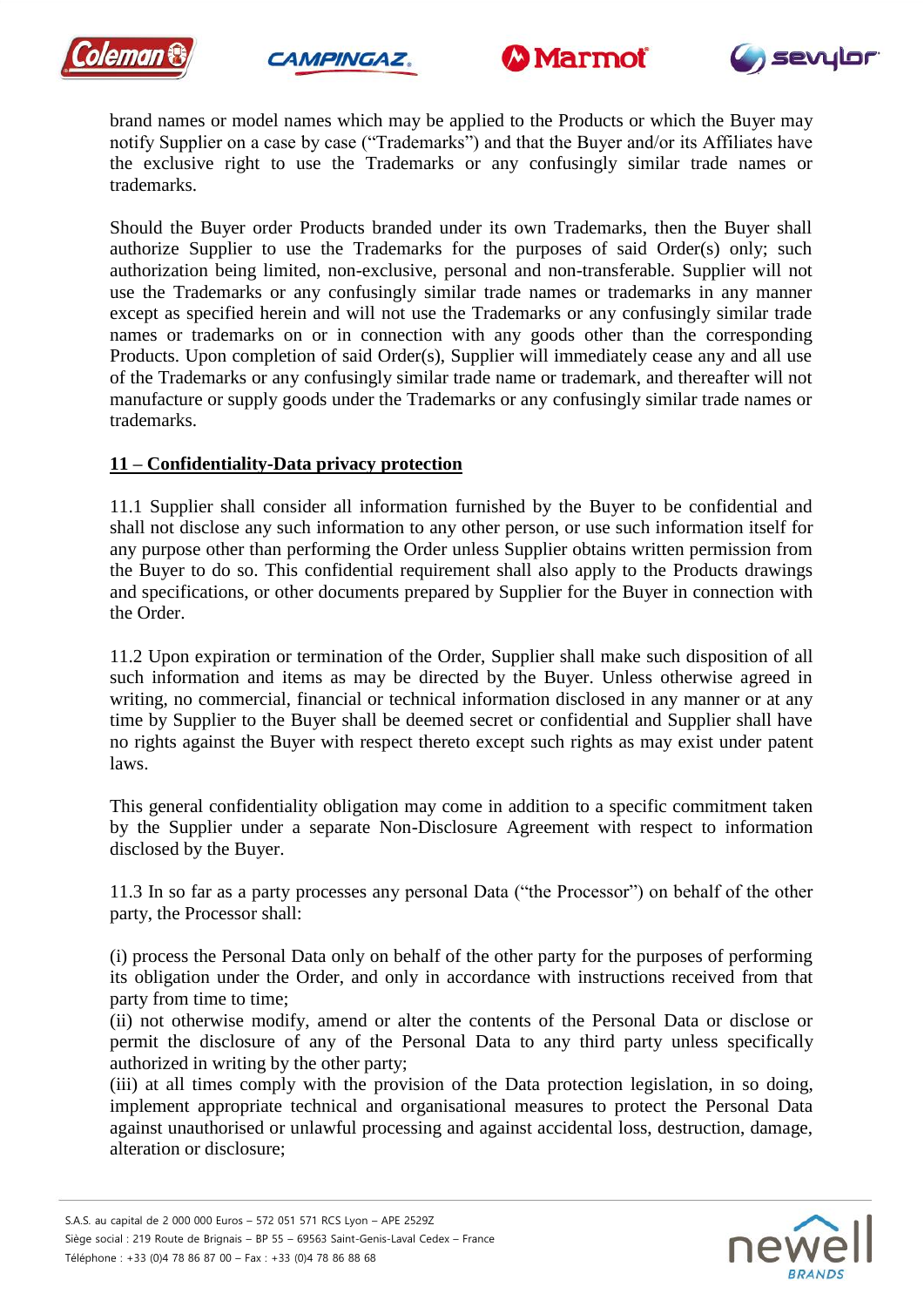







(iv) take reasonable steps to ensure the reliability of any of the Processor's personnel who have access to the Personal Data;

(v) obtain prior written consent from the other party before transferring the Personal Data to any subcontractors in connection with the discharge of its obligations under an Order;

(vi) ensure that only those of the Processor's personnel who need to have access to the Personal Data are granted access to such data and only for the purposes of the performance of the Order and all the Processor's personnel required to access the Personal Data are informed of the confidential nature of the Personal Data and comply with the obligations set out in this clause 11.3;

(vii) not publish, disclose or divulge any of the Personal Data to any third party unless directed to do so in writing by the other party;

(viii) promptly notify the other party if it receives:

- (a) a request from a Data Subject to have access to that person's Personal Data; or
- (b) a complaint or request relating to the other party's obligations under the Data protection Act; or
- (c) any other communication relating directly or indirectly to the processing of any Personal Data in connection with an Order;

(ix) Provide the other party with full co-operation and assistance in relation to any complaint or request made in respect of any Personal Data

(x) not transfer Personal Data outside of Europe.

(xi) destroy the Personal Data once the last Order has been completed.

The parties shall procure that each of their subcontractors shall, comply at all times with the European Data Protection legislation and shall not perform their obligations under any Order in such a way to cause either party to breach any of its obligations under the European Data protection Legislation.

The Processor shall, at all times during and after the Term, indemnify and keep the other party indemnified against all direct losses incurred by that party arising from any breach of the Processor's obligations under this clause 11.3 except and to the extent that such liabilities have resulted directly from the other party's written instructions.

#### **12 - Remedies and liability**

12.1 Supplier agrees to defend, indemnify and hold the Buyer harmless (as well as its affiliates, directors, employees, agents or customers), upon demand, from any and all claims, suits, actions, demands, damages or other injuries to persons or property in any way or expense including investigative expense and attorney's fees incurred in litigation or threatened litigation arising out of or resulting from:

- (i) unfair competition on behalf of Supplier;
- (ii) actual or alleged infringement of any patent, or any Trademark or copyright, or other intellectual property rights or for actual or alleged appropriation of any confidential information or trade secrets;
- (iii) the failure or alleged failure of the Products to comply with any express or implied warranties of the Supplier;
- (iv) the actual or alleged violation by the Products sold under an Order, or in their manufacture or sale, of any statute, law, rule, regulation, administrative or judicial order or decree,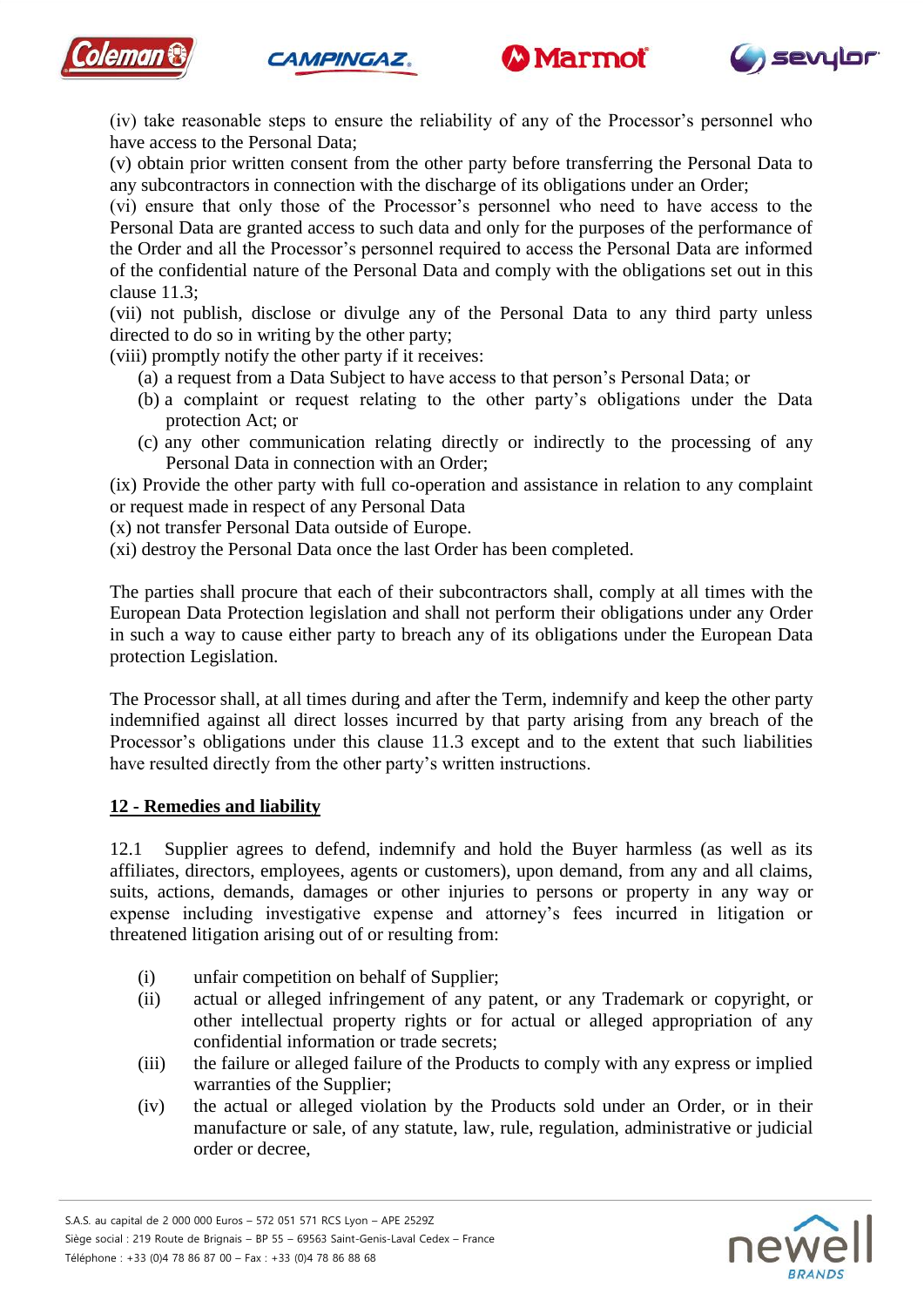







(v) any actual or alleged defects, whether latent or patent, in the Products, in material or workmanship, defective design, defective warnings or instructions or Supplier's negligence or breach of the Order or any related agreement between the Buyer and Supplier.

12.2 Supplier shall indemnify, defend and hold Buyer and its customers harmless from any and all costs and expenses, including claims, suits or other manner of governmental or private actions relating to or arising from an Epidemic Failure, including, without limitation, the costs of performing a recall and penalties assessed by customers of Buyer.

An "Epidemic Failure" shall mean: If the Products or any particular model line of the Products become subject to an epidemic or broad series of product failures, in excess of five (5) percent of the relevant Product(s) delivered to Buyer as reasonably determined by Buyer, Supplier shall at its own cost and expense, including necessary shipping charges, provide Buyer, Buyer's customers or consumers with a new, unused and properly functioning Product for each and every Product (all Products, not simply defective Products) manufactured during the period of time which is relevant to the defect or Epidemic Failure.

At Buyer's discretion, an Epidemic Failure shall also be deemed to exist if any Products shall: (i) contain one or more defects which create a substantial product hazard within the meaning of the European norms; (ii) fail to comply with the requirements of the Order.

# **13 - Force Majeure**

Upon the occurrence of any strike, dispute or difference with workers, accident at the Buyer's plant, storm, fire, explosions, war, embargo, governmental boycott or governmental action or any other event beyond the Buyer's reasonable control ("Force Majeure"), Supplier shall upon notice from the Buyer defer or postpone any further shipments of Products pursuant to the Order and in such an event, no invoice shall be payable until cessation of such contingency and acceptance by the Buyer of shipment covered thereby and the Buyer shall not be liable to Supplier for any loss as a result of such deferral or postponement or any of such events.

If Supplier is affected by Force Majeure, it shall promptly notify the Buyer of the nature and extent of the circumstances in question and shall take all steps reasonably required to attempt to overcome the effects thereof. If the performance in whole or in part of any Supplier's obligation under an Order is delayed by reason of said Force Majeure event for a period exceeding 20 (twenty) days, the Parties shall meet and review in good faith the desirability and conditions of terminating the Order.

In addition, Supplier, upon the written request of Buyer, shall immediately provide to Buyer or its designee, the tooling for the Products, whether owned by Buyer or otherwise. For the avoidance of doubt, Buyer shall have the right to immediately produce the Products at another manufacturer. In the event that Supplier owns the tooling, Buyer and Supplier shall negotiate a reasonable royalty payment to Supplier for such use. However, the transfer of tooling shall not be delayed while such negotiations are commenced or completed.

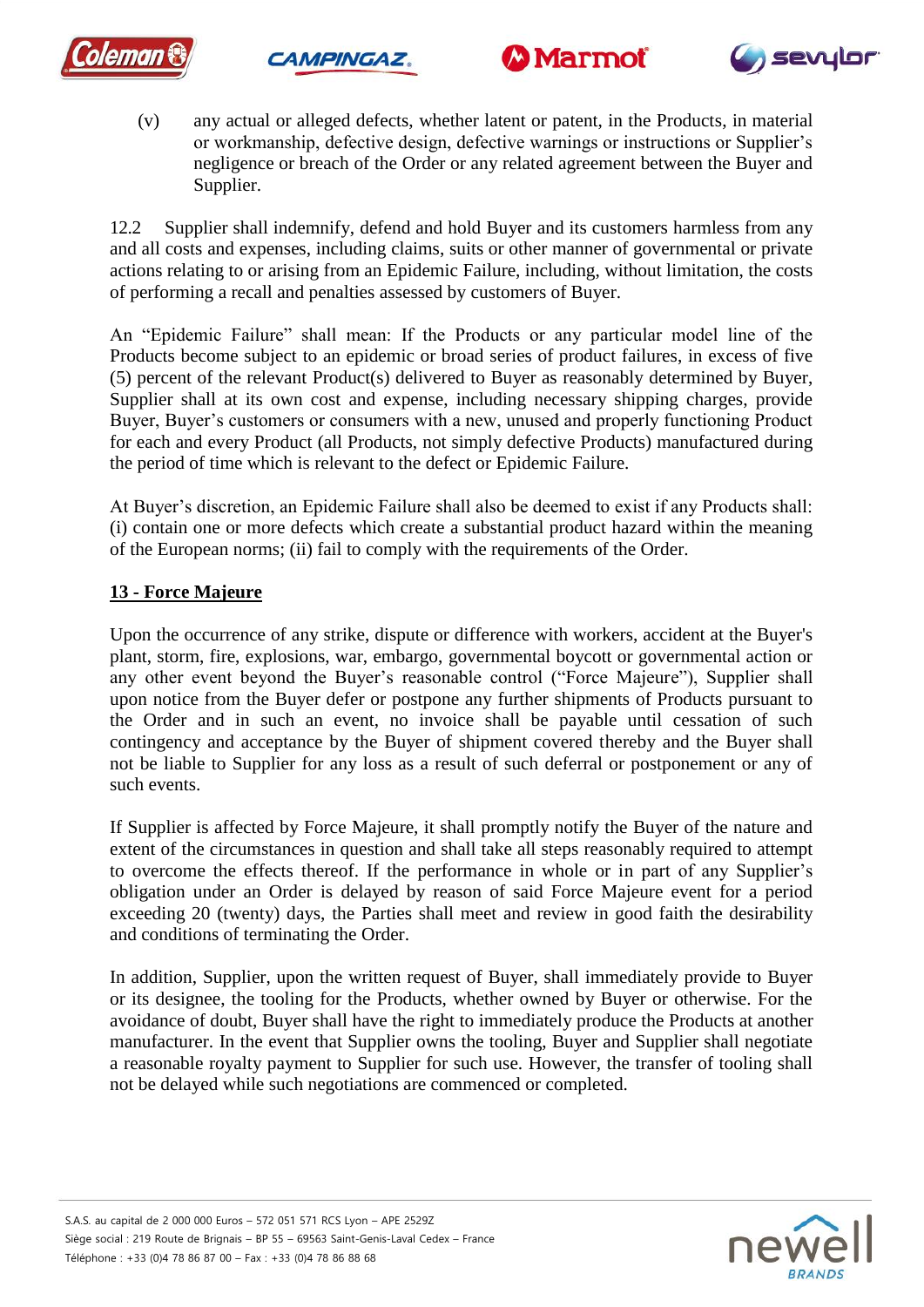







## **14 – Subcontracting - Assignment**

Supplier shall not assign or subcontract an Order, any interest therein, any right or obligation created thereby or any payment due or to become due including by operation of law, without the Buyer's prior written consent, and any assignee or subcontractor must agree to be bound by the provisions of the Order and Supplier shall remain primarily liable. Any attempt by Supplier to make such assignment shall be null and void and any such attempted assignment shall give the Buyer the option to terminate the Order without further liability.

## **15 - Notices**

All notices, request, consents, claims, demands, waivers and other communications hereunder shall be in writing and addressed to the parties at the addresses set forth on the face of the Order or to such other address that may be designated by the receiving party in writing. All Notices shall be delivered by personal delivery, nationally recognized overnight courier (with all fees pre-paid), or certified or registered mail (in each case, return receipt requested, postage prepaid). Except as otherwise provided in the Order, a Notice is effective only (a) upon receipt of the receiving party, and (b) if the party giving the Notice has complied with the requirements of this paragraph.

#### **16- Solicitation**

By accepting the Order, Supplier certifies that it and its representatives did not offer, solicit, accept or provide (or attempt to offer, solicit, accept, or provide) any gratuity (entertainment, gifts, money, or other thing of value) to Buyer or any of Buyer's representatives for the purposes of obtaining or rewarding favourable treatment in connection with the Order. Supplier agrees to indemnify Buyer for any liabilities, costs, damages, or expenses it incurs (including attorneys' fees, costs of investigation and expenses) as a consequence of any such gratuity being offered, solicited, accepted or provided by Supplier or its representatives or any attempt to do so.

#### **17 - Duration**

It is the intent of the Parties that these General Purchasing Conditions be in full force and effect at all times during which the Parties are conducting any business with each other. Accordingly, these General Purchasing Conditions will not terminate until two (2) years following any Order or within ten (10) years of the date of this General Purchasing Conditions.

#### **18 - Applicable law and Dispute Resolution.**

These General Purchasing Conditions shall be governed by and interpreted under the laws of France.

European based Supplier: the Parties hereto expressly and irrevocably agree to submit to the exclusive jurisdiction of the Courts of Lyon (France) in the event of any dispute or controversy arising under the existence or execution of these General Purchasing Conditions.

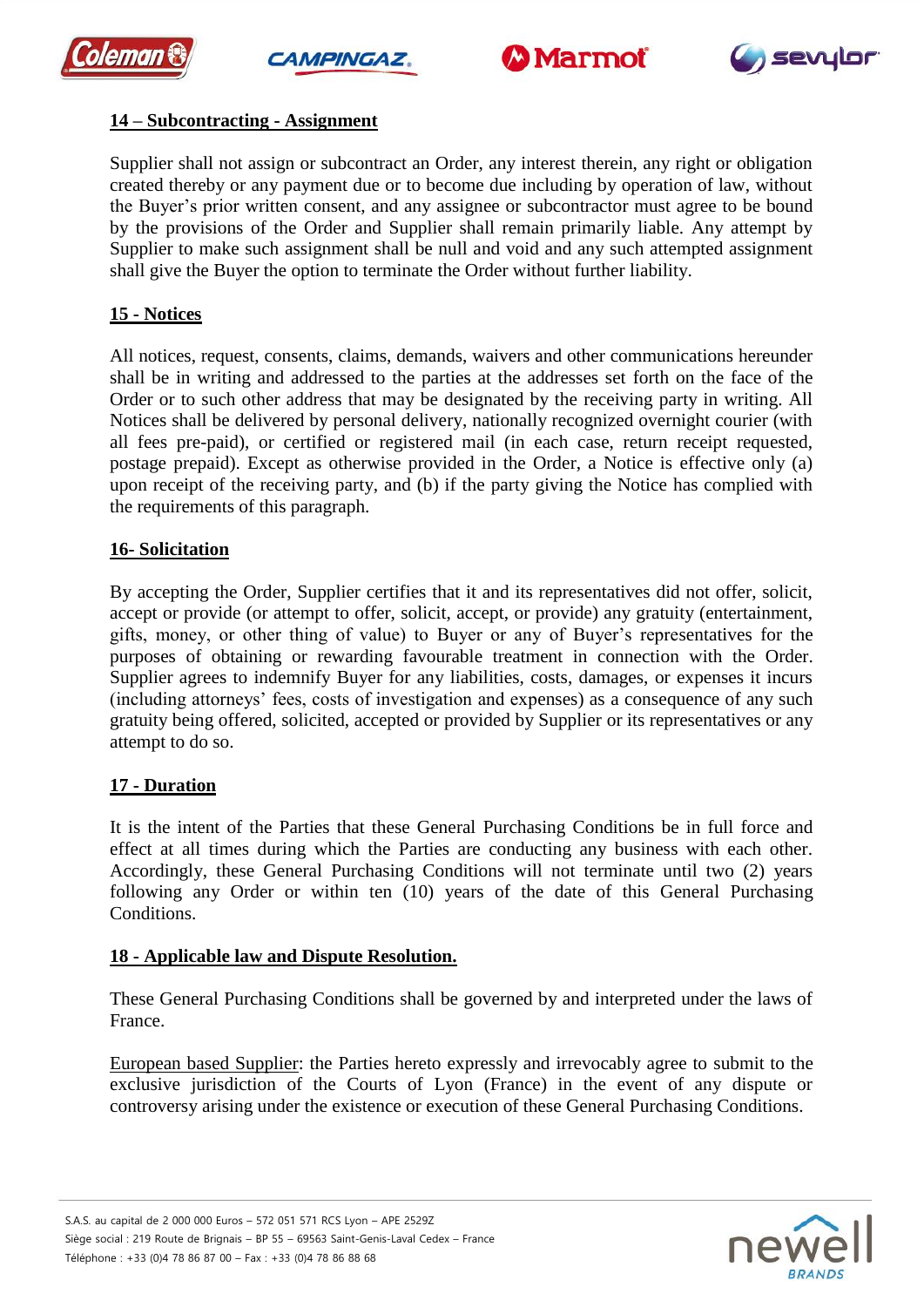







Non European based Supplier: in case of a dispute, either Party has a right to initiate binding Arbitration, and shall seek recourse in a Court of Law only to enforce the Arbitral award. The place of Arbitration shall be Geneva (Switzerland) and I.C.C. (International Chamber of Commerce) Rules of Arbitration shall apply. Arbitration and all relevant documents shall be in English.

The Plaintiff shall appoint one arbitrator and the Defendant shall appoint a second arbitrator, the two chosen arbitrators shall then select a third arbitrator, equalling a total of 3 (three) arbitrators. If the two arbitrators once appointed fail to appoint the third arbitrator within the time provided for in the arbitration rules of I.C.C., the relevant appointment shall be made promptly by the Chairman of I.C.C. (Geneva).

The award of the ad hoc arbitration tribunal established under this Article shall be final and binding upon both Parties and may be enforced, if necessary, in any court of competent jurisdiction. The Parties shall use their best efforts to effect the prompt execution of any such award and shall render whatever support as may be necessary to this end. The losing Party shall pay the cost of arbitration, the fees of the arbitrators, the expenses of the arbitration proceedings including reasonable attorneys' fees, and all costs and expenses of enforcement of any arbitral award including reasonable attorneys' fees.